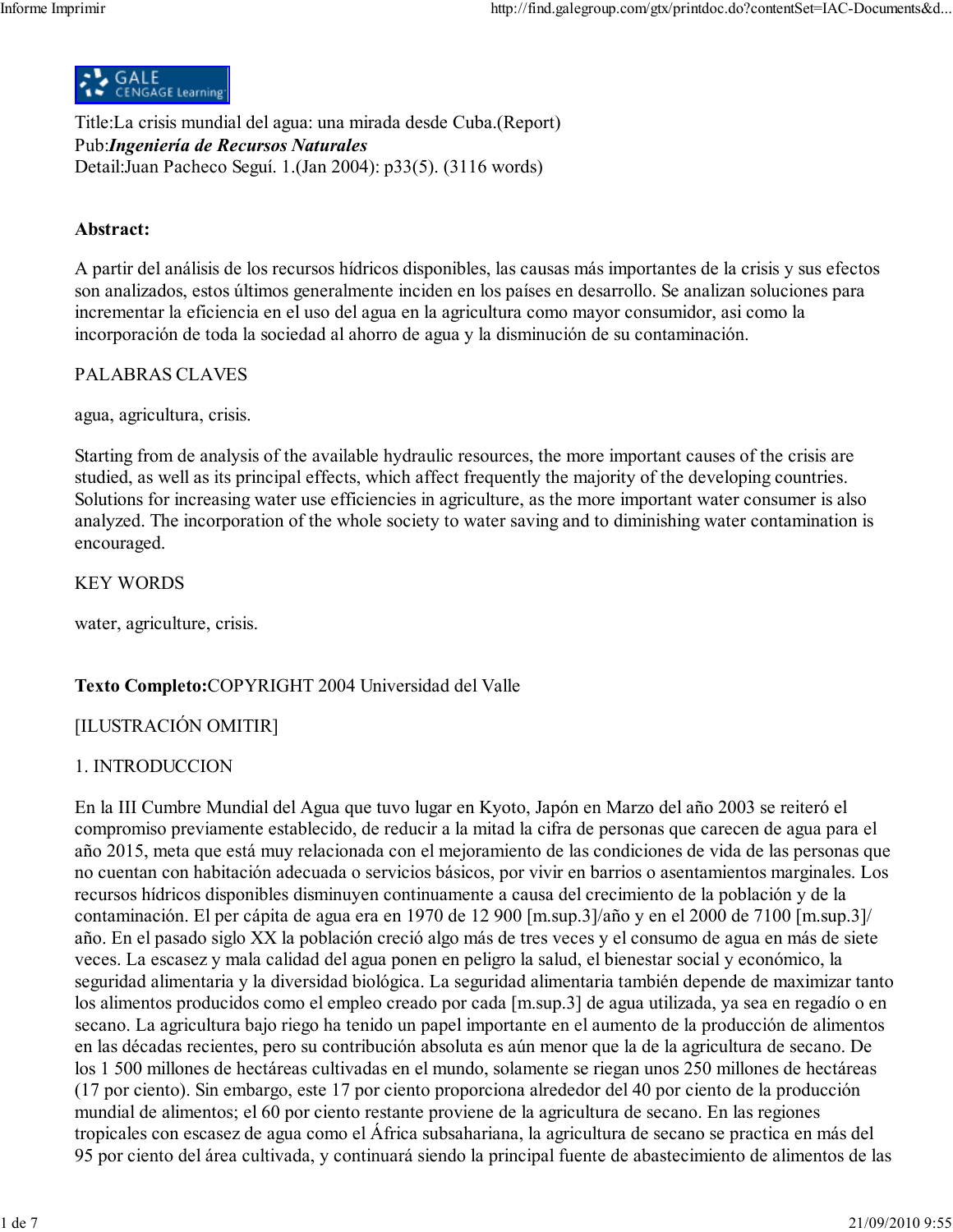poblaciones que allí aumentan constantemente. La escasez de agua podría llegar a ser además, en el futuro, la limitación más importante para asegurar una agricultura sostenible. África disfruta en la actualidad de tan sólo un tercio del agua per cápita de la que disponía en 1960 y junto a Asia, es donde el agua escasea más y su calidad es peor. En la figura 1 se presentan los recursos hídricos mundiales, se aprecia que la cantidad de agua en el planeta es un recurso finito y que el agua dulce disponible para la actividad humana es un porciento ínfimo de las existencias totales. Hoy se utiliza 35 veces más agua en la actividad humana que hace tres siglos, en el presente la demanda crece a un ritmo anual entre 4 y 8%. El número de habitantes continúa aumentando rápidamente, pero la tierra no tiene ahora más agua que 2.000 años atrás, cuando estaba habitada por menos del 3% de la población actual.

## **JPEGF**

La demanda creciente de agua para la agricultura de regadío, el consumo doméstico y la industria está imponiendo una dura competencia por la adjudicación de escasos recursos hídricos a las diversas zonas y tipos de uso. Los países y territorios del mundo más pobres en agua son: Kuwait (10 [m.sup.3] anuales por habitante), la faja de Gaza (52 rrP), los Emiratos Árabes Unidos (58 mP), las islas Bahamas (66 mP), Qatar (94 mP. Cuba ubicada en la zona tropical con precipitaciones anuales de 1200-1400 mm no explota todavía las potencialidades de sus recursos hídricos superficiales y subterráneos. Sin embargo, la distribución mensual y territorial de esas precipitaciones origina épocas y zonas con déficit hídrico, el per cápita anual en Cuba es de 1231 [m.sup.3]/año. En la figura 2 se aprecia la disponibilidad de agua por provincias, en la misma se destacan cinco provincias con per cápitas anuales por debajo de los 1000 [m.sup.3], cifra ésta que ya indica una situación de déficit en el abastecimiento.

## 2. CAUSAS DE LA CRISIS.

## 2.1. La contaminación.

Asumiendo que un litro de aguas residuales contamina 8 litros de agua dulce, la carga mundial de contaminación puede ascender actualmente a 12.000 k[m.sup.3], pues a diario se vierten dos millones de toneladas de desechos en ríos, lagos y arroyos, es decir, una cantidad superior a la que contienen en total las diez cuencas fluviales más grandes del mundo en cualquier época del año. Si la contaminación sigue el mismo ritmo de crecimiento que la población, en el año 2050 el mundo habrá perdido efectivamente 18.000 kmP de agua dulce. Como siempre, las poblaciones más pobres resultan las más afectadas, con un 50% de la población de los países en desarrollo expuesta a fuentes de agua contaminadas.

# **JPEGF**

En el año 2000, la tasa de mortalidad estimada por diarreas relacionadas con la falta de sistemas de saneamiento o de higiene y por otras enfermedades relacionadas con el saneamiento del agua (esquistosomiasis, tracoma, infecciones intestinales por helmintos) fue de 2.213.000 personas y 2.400 millones no tienen acceso a sistemas de saneamiento. En el círculo vicioso de la pobreza y la enfermedad, el agua y el saneamiento insuficientes constituyen a la vez la causa y el efecto para aquellos que no disponen de un suministro de agua. En prácticamente todos los países en los que se aplican fertilizantes agrícolas y plaguicidas, se han contaminado acuíferos subterráneos y el agua de superficie. Los desechos animales son otra fuente de contaminación persistente en algunas zonas. El agua que vuelve a los ríos y arroyos después de haberse utilizado para el riego está a menudo seriamente degradada por el exceso de nutrientes, salinidad, agentes patógenos y sedimentos que suelen dejarla inservible para cualquier otro uso posterior, a menos de tratarla. En la India, que depende de la agricultura de regadío para abastecerse de alimentos, más de 4 millones de hectáreas de tierra de alta calidad han quedado abandonadas a raíz de la salinización y el anegamiento causados por el regadío excesivo.

### 2.2. El consumo en exceso.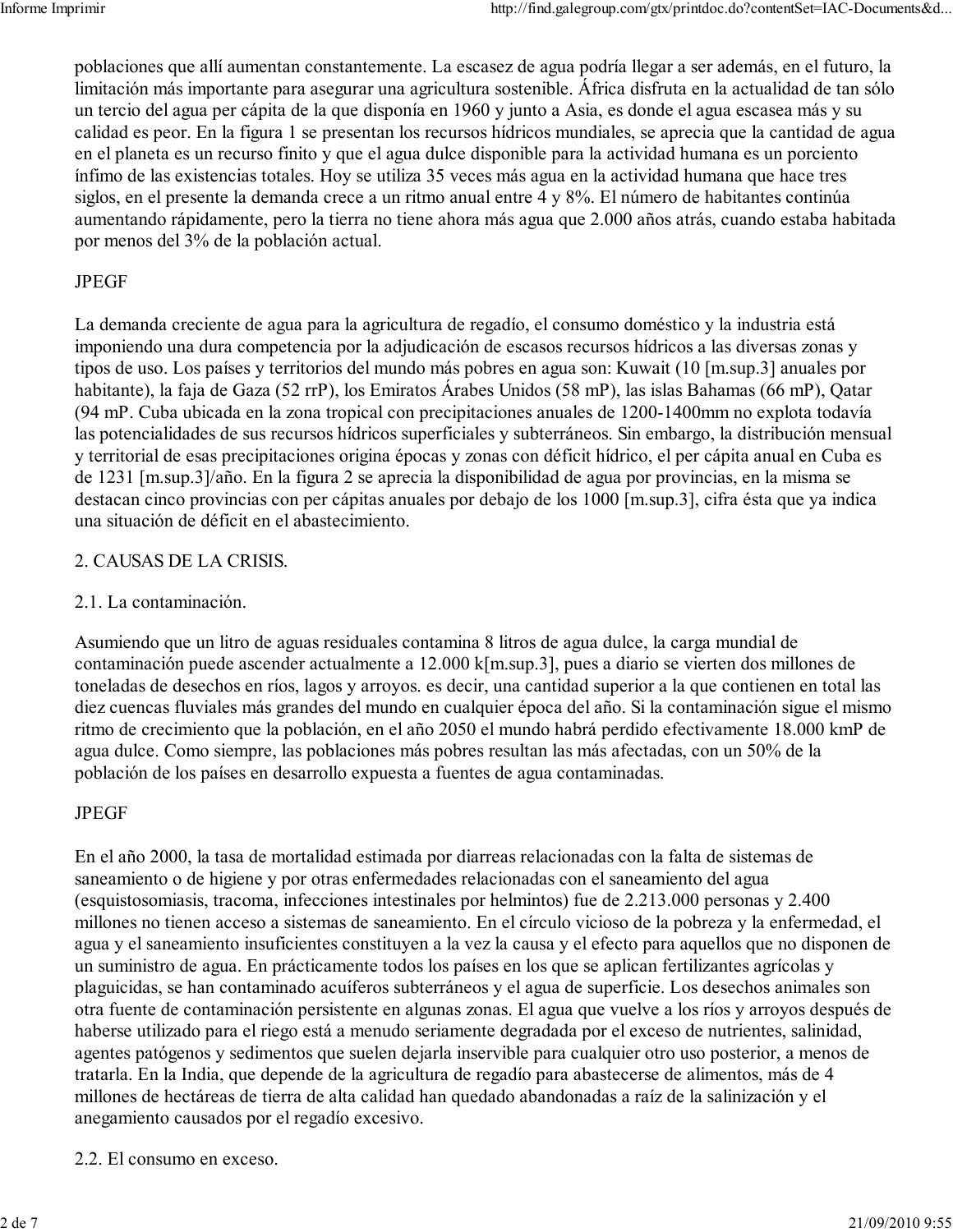Para utilizar el agua de manera sostenible, su uso no debe exceder los flujos mínimos de los ríos accesibles; y en el caso de las aguas subterráneas, no debe superar la cantidad que se repone por las precipitaciones. La estabilidad del flujo de un río depende de la alimentación de aguas subterráneas estables, y no de la escorrentía inmediata después de las lluvias o derretimiento de las nieves.

### **JPEGF**

Actualmente la industria utiliza como promedio el 22% del agua consumida en el mundo y en los países desarrollados ese porcentaje asciende a un 59%, mientras que en los países pobres sólo llega a un 8%.

A partir de los reglamentos más rígidos y la necesidad de recortar los costos, las industrias con uso intensivo de agua como las de productos químicos, hierro y acero, pulpa y papel han dado grandes pasos para reducir la cantidad de agua necesaria para la producción. En algunos países desarrollados estas industrias están recuperando y reciclando el agua:

\* En los Estados Unidos, el uso de agua industrial disminuyó más de un tercio entre 1950 y 1990, mientras que la producción industrial casi se cuadruplicó.

\* En la ex Alemania Occidental la cantidad total de agua utilizada en la industria hoy día es la misma que en 1975, mientras que la producción industrial ha aumentado casi un 45%.

\* En Suecia las estrictas medidas de control de la contaminación han logrado reducir a la mitad el uso del agua en la industria de la pulpa y el papel, mientras que la producción se ha duplicado en poco más de un decenio.

La innovación y la transferencia tecnológica son para muchos la solución a la crisis del agua, procesos como la desalinización, por ejemplo, están de moda, sin embargo, ese énfasis en la tecnología es extremadamente peligroso. Mucha gente puede pensar, que si destruimos el entorno, la tecnología nos ayudará a arreglarlo. Pero hay evidencia de que estamos alterando el ciclo hidrológico y no hay una solución tecnológica para resolver ese problema todavía. La desalinización es un proceso muy costoso, quizás puede funcionar en casos específicos, pero la respuesta está en la conservación y la equidad, la innovación será una herramienta para buscar sistemas más eficientes en el uso del agua en la producción y los servicios. Para producir las 2.800 calorías por persona y por día que requiere una nutrición adecuada, se necesita un promedio de 1.000 [m.sup.3] de agua. En la tabla 1 se muestra el consumo de agua para la producción de los principales alimentos considerando buenos rendimientos según FAO.

Solamente entre el 15% y 50% del agua extraída para la agricultura de regadío llega a la zona radicular de los cultivos, la mayor parte se pierde por filtración en los canales no revestidos, por las fugas de las cañerías, o por evaporación antes de llegar a los campos de cultivo. Si parte del agua << perdida >> en los sistemas de riego ineficientes, retorna a las corrientes de agua o acuíferos, su calidad se ha degradado por obra de los plaguicidas, fertilizantes y sales que se escurren por el suelo.

# 2.3. La deforestación.

# **JPEGF**

Desde que el hombre comenzó a cultivar la tierra hace 10 000 años, el mundo ha sido deforestado en 5 000 --6 000 millones de hectáreas. Hoy los bosques absorben menos CO2 y su quema incrementa considerablemente la concentración del CO2 atmosférico. La deforestación afecta el régimen hidrológico y contribuye al aumento de la escorrentía superficial, la disminución de los recursos hídricos y la alteración de la distribución estacional del agua. También origina corrientes y crecidas más fuertes y períodos de sequías más prolongados e intensos, con lo cual se incrementan los sedimentos en ríos, lagos y embalses. Se estima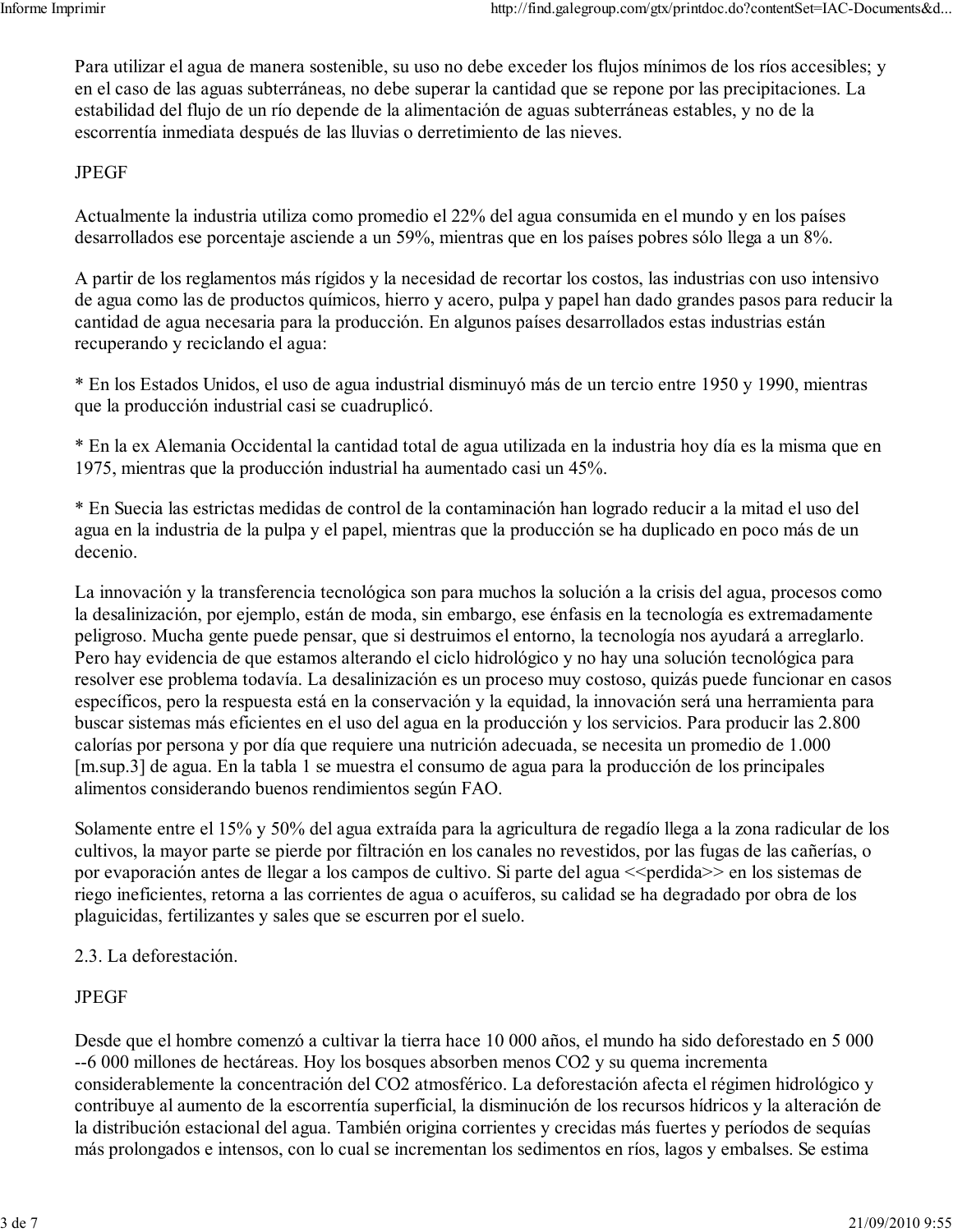que la precipitación disminuye hasta en un 20% en las cuencas fluviales de los trópicos por la sustitución de bosques por pastos. Los bosques incrementan la biodiversidad y funcionan como moderadores ambientales favoreciendo la disminución de plagas, un menor uso de plaguicidas y por ende mejor calidad de las aguas.

## 3. EL FUTURO

De una población actual de 6000 millones se pasará en el 2030a 8 100 millones, es decir, aumentará aproximadamente en un 30 por ciento. Por tanto, en este período la demanda de alimentos también aumentará

3.1. Recuperación de las aguas servidas urbanas.

Varios países, canalizan las aguas servidas urbanas tratadas de los pueblos y ciudades hacia las fincas cercanas donde se cultivan hortalizas y frutales. Cuba comenzó hace muchos años un programa de uso de aguas residuales tanto urbanas como aquellas producto de la fabricación de azúcar. Actualmente, por lo menos medio millón de hectáreas de 15 países se riegan con aguas servidas urbanas tratadas, generalmente denominadas <<aguas pardas>>. Israel tiene el programa de aguas pardas más ambicioso del mundo. Casi todas las aguas servidas de Israel se depuran y vuelven a utilizarse para regar 20.000 hectáreas de tierras de labranza.

3.2. El incremento de la demanda de alimentos.

El tipo de demanda también cambiará a medida que el nivel de vida aumente y el proceso de urbanización continúe. La población urbana se espera que aumente del 43 por ciento de la población mundial en 1990 al 61 por ciento en 2030. Se espera también que el consumo de maíz y otros granos gruesos cambie a arroz y posteriormente de arroz a trigo. Al mismo tiempo se consumirán menos cereales y más carne y pescado, aumentando la demanda de maíz y de otros granos gruesos para la alimentación animal. El aumento de población y los cambios dietéticos darán lugar a una mayor demanda de alimentos, aunque cambiarán tanto el tipo de cereales requerido para la alimentación humana y del ganado como el balance de cereales y productos ganaderos en la dieta.. Aunque se estima que en los países en desarrollo aumenten las importaciones netas de alimentos, la mayor parte de la demanda será satisfecha por incrementos de la producción local. Los aumentos de esta demanda pueden ser satisfechos de tres formas:

- \* Elevando la productividad agrícola.
- \* Aumentando la superficie cultivable.

\* Incrementando la intensidad de cultivo (número de cultivos por año).

En los países en desarrollo, durante los próximos 30 años, se espera que el 69 por ciento del aumento de la producción proceda del incremento de la productividad; el 12 por ciento del aumento de la intensidad de cultivo y el resto de la extensión de la superficie cultivable. La mayor parte del aumento de producción vendrá del regadío; tres cuartas partes de su superficie estarán ubicadas en países en desarrollo. Actualmente, en estos países el regadío ocupa aproximadamente el 20 por ciento de la superficie agrícola pero suministra alrededor del 40 por ciento de la producción agrícola. Globalmente la agricultura ya consume el 70 por ciento de las extracciones de agua y se considera que es la principal responsable de la creciente escasez global de agua. La mejora de la eficiencia de riego puede justificar en su mayor parte esta diferencia, ya que disminuirán las necesidades de agua de riego por hectárea regada. En China, se espera un cambio substancial de arroz a trigo; generalmente el arroz necesita el doble de agua que el trigo. Por supuesto la clave está en cómo incrementar la eficiencia del riego.

3.3. Incremento de la eficiencia del riego.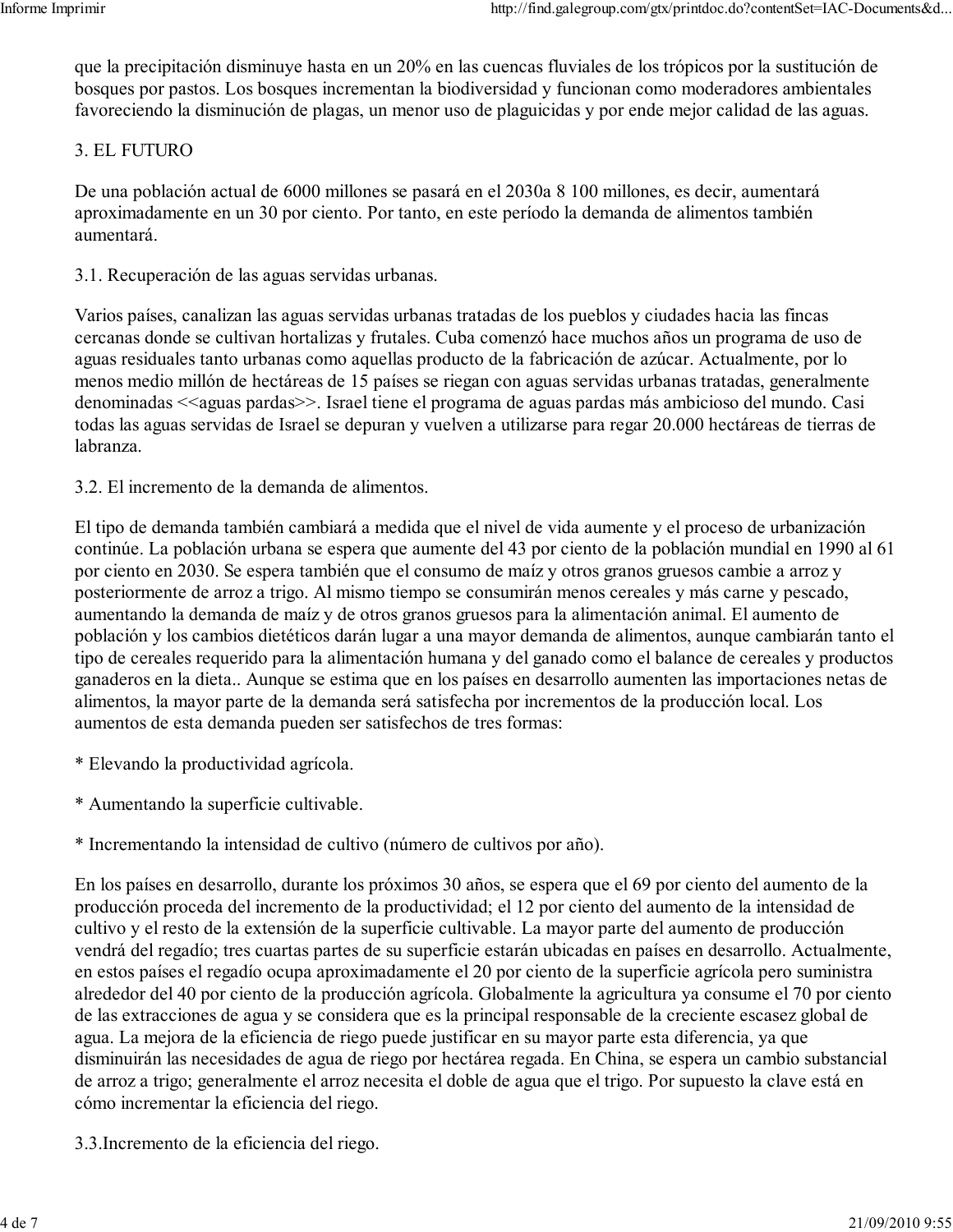El riego por goteo ya se extiende a más de 2 millones de hectáreas con una eficiencia del 95%. Otro método de conservación promisorio es la aplicación con precisión y bajo uso de energía (LEPA, del inglés) ofrece considerables mejoras en relación con los sistemas de máquinas de riego por aspersión de pivote central que esparcen agua a gran altura, esta tecnología puede tener una eficiencia máxima del 95%. El riego por superficie ha sido revolucionado desde 1979 cuando se patentó en la universidad de Utah la tecnología de riego intermitente, tecnología ésta que ha demostrado incrementos de la eficiencia del regadio superficial hasta valores del 80%, lo que favorece la automatización y sin necesidad de gastos energéticos. En Cuba, el riego intermitente está aún en fase experimental y deberá trabajarse más por su introducción en la producción agrícola, mientras que las demás tecnologías enunciadas están desde hace años en explotación.

3.4. Conservación de agua y suelos.

Hasta mediados del último siglo, muchos ríos dentro de los continentes como Norte América y Europa, especialmente aquellos que corren a través de grandes áreas industriales, estaban tan contaminados que eran clasificados como << muertos >>. Hoy, después de miles de millones de dólares invertidos en plantas de tratamiento de agua y acuerdos con los efluentes de las industrias, los peces se están reproduciendo y emigrando a sus más altos niveles en estos estuarios y ríos tributarios relativamente limpios como el Támesis en Inglaterra. También hay mejoras en países en vías de desarrollo. Por ejemplo, en la región sudasiática, el acceso a sistemas de sanidad mejorados entre 1990 y 2000, ha beneficiado a unos 220 millones de personas. Sin embargo, el crecimiento de la población, exige un incremento del financiamiento que reciben los países pobres para resolver este y otros problemas. Cuba, que con dificultades económicas trabaja por el bienestar de todos sus ciudadanos, ha desarrollado en los últimos años sistemas de acueductos rurales que han llevado agua potable a más de un millón de personas en pequeños asentamientos, lo que ha permitido que más del 93% de la población tenga acceso al agua potable y más del 90% disfrute de servicios de saneamiento. Los ya conocidos conceptos de agricultura ecológica y sostenible tendrán que abrirse paso para proteger la salud del suelo como sustrato donde se asienta la agricultura mundial y así propiciar una mayor retención e infiltración del agua de las precipitaciones, si el agua no se infiltra aparecerá en primer plano el escurrimiento superficial que origina la erosión y finalmente conduce agua y suelo a los ríos y mares.

- \* Recibido: Enero 2004
- \* Aceptado Febrero 2004
- 4. BIBLIOGRAFÍA

DESAI NITIN.(2003). PNUMA/ORPALC-RP Año II - 0162/2003 18, marzo.

Don H, Bryant R, y Ushma D. (1998).. Soluciones para un mundo con escasez de agua. Population Reports, Serie M, No. 14. Baltimore, The Johns Hopkins University, Johns Hopkins School of Public Health, Population Information Program.

DOORENBOS, J y A. H. KASSAM. (1979) Efectos del agua sobre el rendimiento de los cultivos. Estudio FAO Riego y Drenaje No 33, Roma.

FAO (2002) Agua y Cultivos. Logrando el uso óptimo del agua en la agricultura. Roma, Italia

KLOHN, W. and WOLTER, W. (1998). Perspectives on food and water. Presented at the International Conference of Water and Sustainable Development, Paris, Mar. 19-21, p. 1-6.

NACIONES UNIDAS.(2003). Informe sobre el desarrollo de los recursos hídricos en el mundo, marzo.

NEW YORK TIMES. (1998). Farms are polluters of national waterways. New York Times, May 14. p. A19.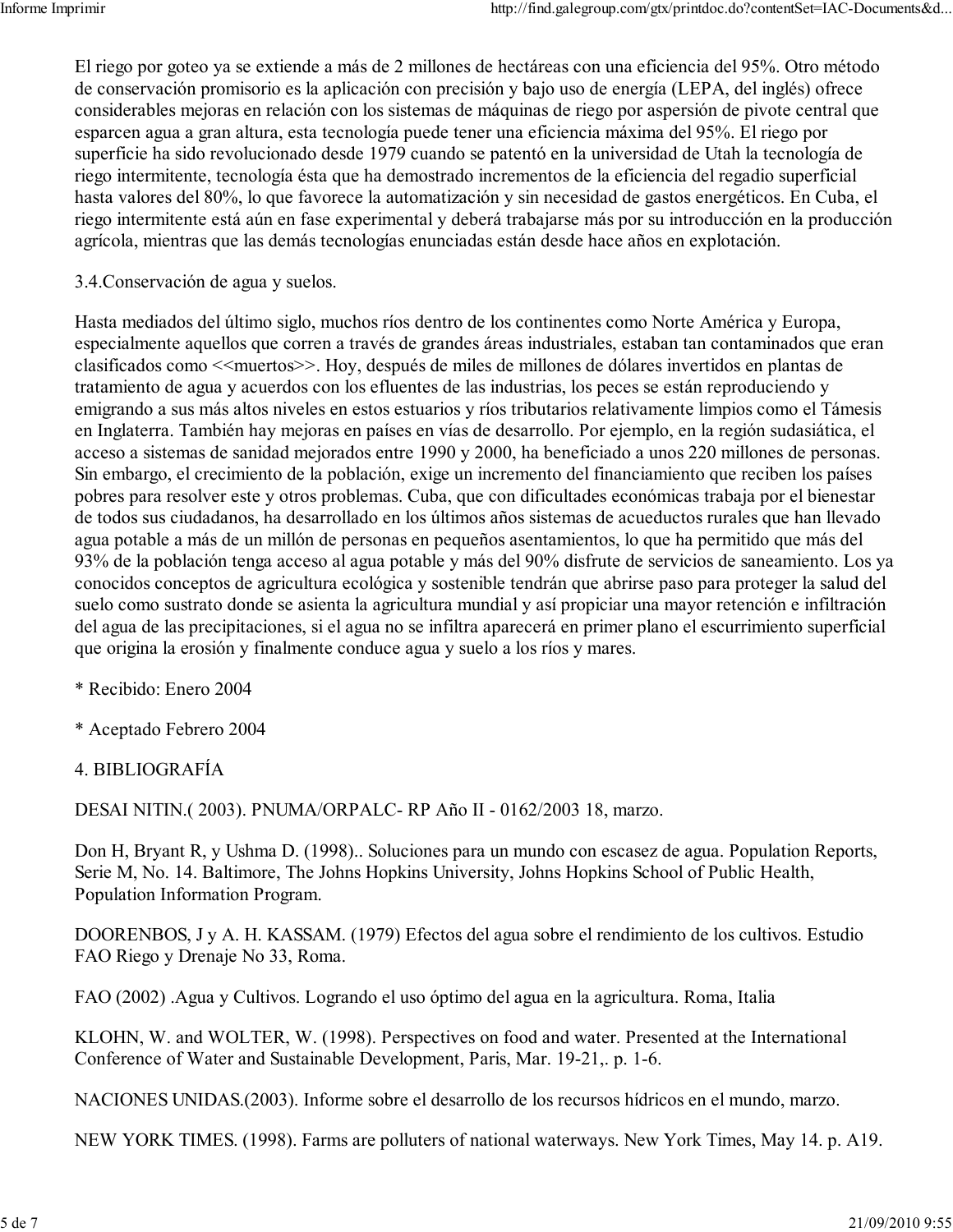PACHECO, J. (1983). Establecimiento del régimen de riego de la caña de azúcar. Tesis de Doctorado. Instituto de Hidrotecnia y Mejoramiento de Tierras, Sofía, Bulgaria,

POSTEL, S. (1993). Water and agriculture. In: Gleick, P., ed. Water in crisis. New York, Oxford University Press. p. 56-66.

Sitio del Gobierno de la Republica de Cuba en Internet. http://www.cubagob.cu/

Juan Pacheco Seguí, Ph.D.

Profesor de Irrigación y Drenaje

Facultad de Ciencias Agropecuarias.

Universidad Central de las Villas

Cuba.

**AUTOR** 

Juan Pacheco Seguí, Ingeniero Agrónomo en la Univ Central de las Villas, Cuba, 1974 Doctoren Ciencias Agrícolas, Inst. Hidrot. y Mejoramiento de Tierras Sofia, Bulgaria, 1983. Profesorde Riego y Drenaje, Fac. C. Agropecuarias, Universidad Central L.V. Cuba.Carretera de Camajuaní Km-6 Santa Clara, C.P. 54830 Villa Clara, Cuba. juanps@agronet.uclv.edu.cu

Tabla 1. Volumen de aqua necesario para producir los principales alimentos.

| Producto                                                                                                                                                  | Unidad                                                                                         | Aqua equivalente<br>en metros cúbicos          |
|-----------------------------------------------------------------------------------------------------------------------------------------------------------|------------------------------------------------------------------------------------------------|------------------------------------------------|
| Bowino, ganado<br>Ovejas y cabras<br>Carne fresca de bovino<br>Carne fresca de oveja<br>Carne fresca de pollo<br>Cereales<br>Citricos<br>Aceite de palroa | Cabeza<br>Cabeza<br>Kilogramo<br>Kilogramo<br>Kilogramo<br>Kilogramo<br>Kilogramo<br>Kilogramo | 4.000<br>500<br>15<br>10<br>6<br>1.5<br>1<br>2 |
| Lequmbres, raices y<br>tubérculos-<br>Caña de azúcar<br>Bananos<br>Tomates                                                                                | Kilogramo<br>Kilogramo<br>Kilogramo<br>Kllogramo                                               | 1<br>0.12<br>0.4<br>0 15                       |

Figura 1. Distribución de los recursos hidricos mundiales.

Aqua Salada 97.5%  $2.5%$ Aqua Dulce 69.7% Glaciares  $30%$ Subterránea Lagos